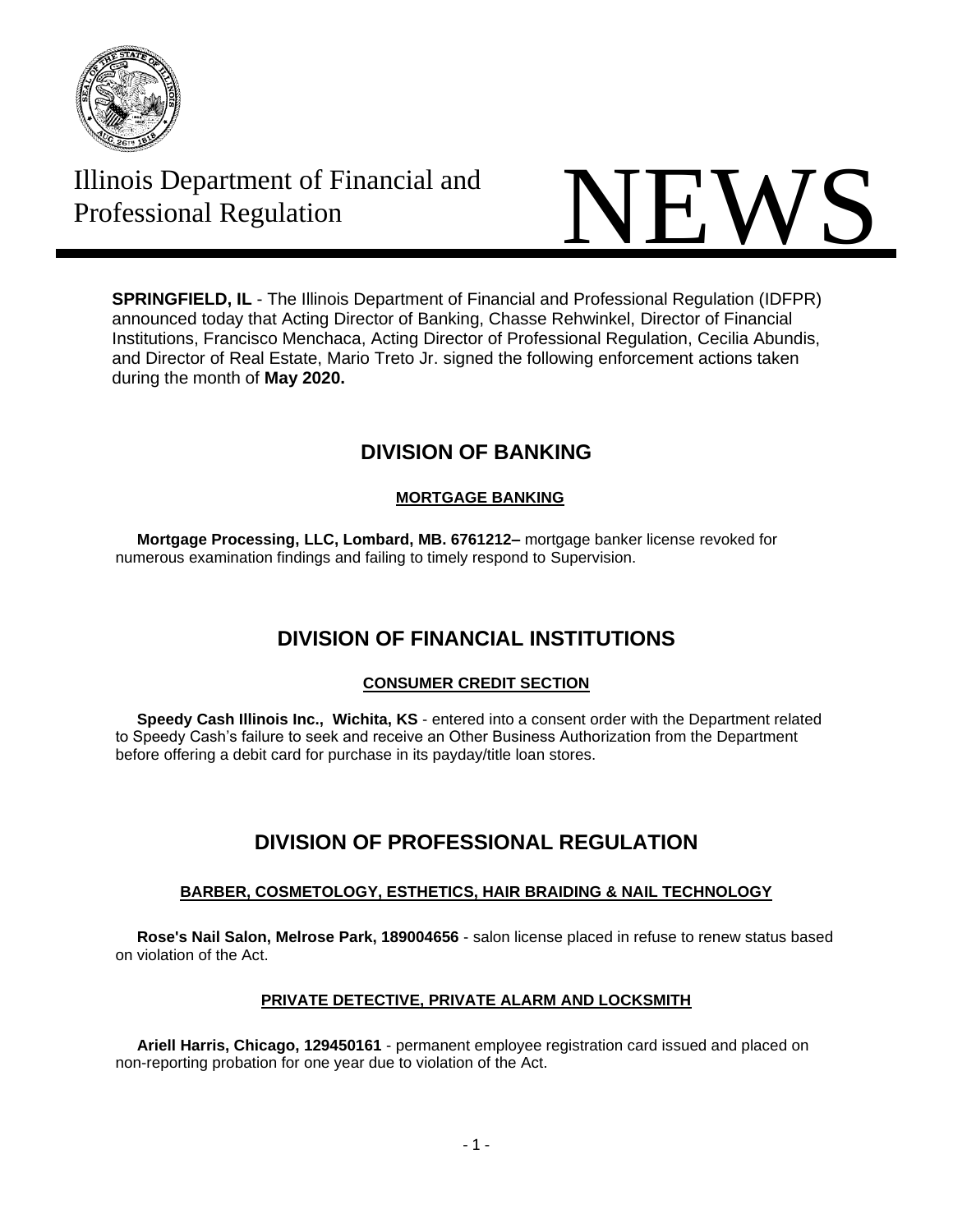**Ebony Nesbit, Chicago, 129450162** - permanent employee registration card issued and placed on probation for one year due to violation of the Act.

 **Phillip Williams, Chicago, 129450160** - permanent employee registration card issued and placed on non-reporting probation for one year due to violation of the Act.

#### **MEDICAL**

 **Virendra Bisla, Chicago, 036047792** - physician and surgeon license current probation is extended an additional two years and assessed a \$15,000 fine due to failing to properly prescribe Phenergan to patients of his practice.

 **Carlos Crudup, Glenwood, 036112800** - physician and surgeon license current probation is extended for six months and then terminated and fined \$3,000 with continuing education due within 90 days for lack of comprehensive approach to pain management in several patient charts.

 **S David DeMorest, Melrose Park, 036067738** - physician and surgeon license and controlled substance license are restored to permanent inactive status.

 **Terrence Hall, Benton, 036069953** - physician and surgeon license indefinitely suspended based on adverse action taken by sister states on his licenses in California and Oregon.

 **Rodney Halvorsen, Gurnee, 036134387** - physician and surgeon license and controlled substance license are permanently relinquished for boundary violations and prescribing of controlled substances without establishing physician/patient relationship.

 **Emily Hanson, Murphysboro, 036107935** - physician and surgeon license placed on indefinite probation for a minimum of 18 months and fined \$1,000 for inappropriate prescribing of controlled substances to several patients of her practice.

**Joshua Merok, Chicago, 036119720** - physician and surgeon license to remain on indefinite probation for a minimum of 16 months and controlled substance license restored to active status.

 **Aijaz Walji, Aurora, 036089470** - physician and surgeon license reprimanded, fined \$1,500, and shall take and pass all five sections of the Ethics and Boundaries Assessment Services, LLC (EBAS) within 12 months for insufficient record keeping and documentation.

#### **MEDICAL CANNABIS**

 **Daniel Cody, Genoa, 2834342706** - registered agent license placed on indefinite probation for a minimum of one year due to unprofessional conduct and failure to disclose a conviction on his application.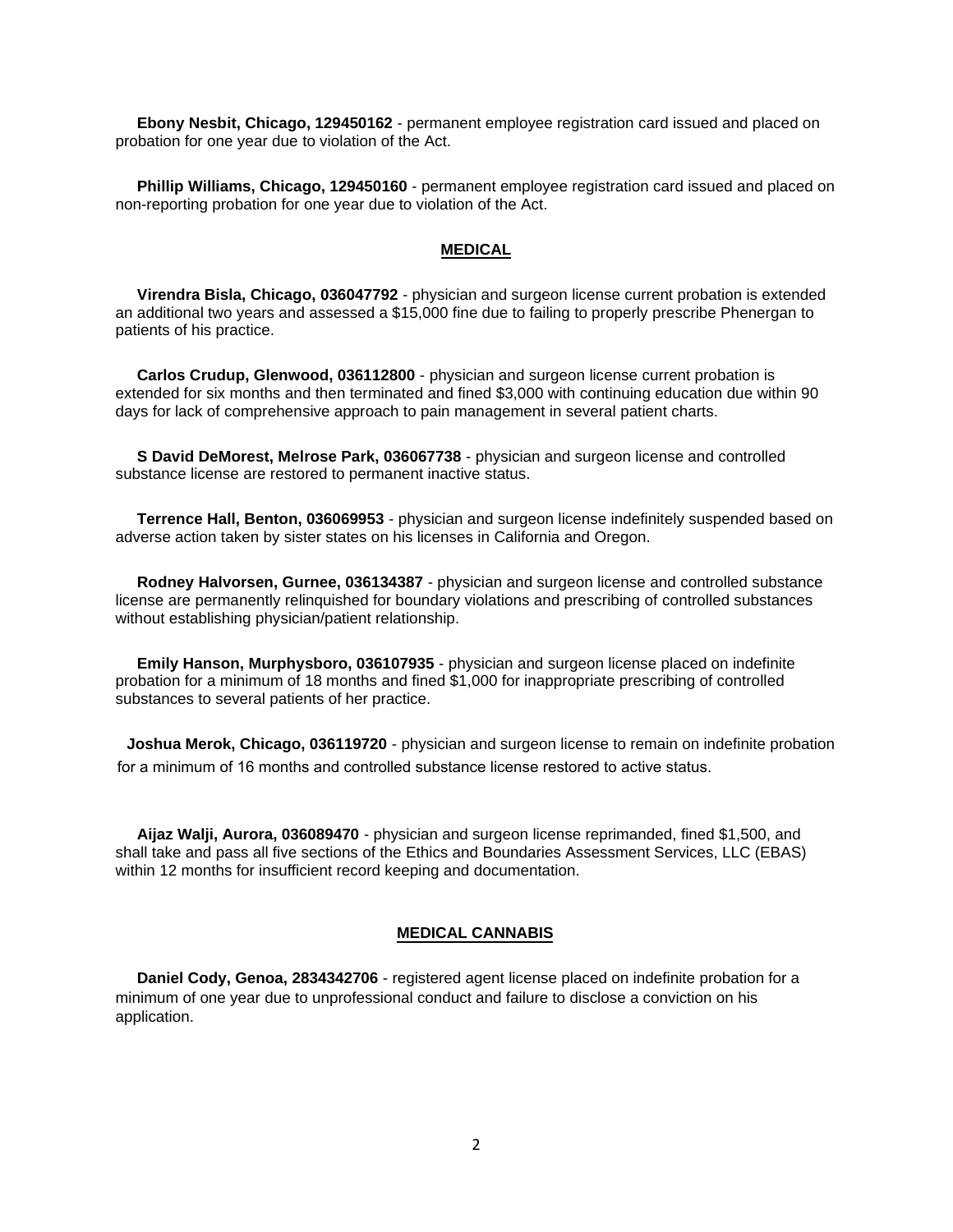#### **NURSING**

 **Kathleen Bergner, Hoffman Estates, 041231287** - registered nurse license and licensed practical nurse license placed in refuse to renew status due to Respondent's Colorado sister-state discipline.

 **Jorge Contreras, Palos Hills, 041311525** - registered professional nurse license restored to indefinite probation for two years effective upon successful passage of NCLEX, payment of fees and filing of forms.

 **Elaine Framberg, Mt. Morris, 041341731** - registered professional nurse license automatically, indefinitely suspended for a minimum of twelve months due to Respondent's violation of probation.

 **Briana Fukushima, Warrenville, 041426352** - registered professional nurse license indefinitely suspended for a minimum of three years due to Respondent's California sister-state discipline.

 **Sharon Gulla, Harwood Heights, 041341232** - registered professional nurse license restored to probation for two years.

 **David Hilgers, Salem, 041402280** - registered professional nurse license placed on probation for two years due to drug diversion.

 **Carrie Hopper, Champaign, 041361360** - registered professional nurse license automatically, indefinitely suspended for a minimum of 12 months due to Respondent's violation of probation.

 **Alesha Jackson, Olympia Fields, 043117616** - licensed practical nurse license placed in refuse to renew status due to Respondent's Indiana sister state discipline.

 **Danielle Kita, Oak Lawn, 041438598** - registered professional nurse license automatically, indefinitely suspended for a minimum of 12 months due to Respondent's violation of a Care, Counseling and Treatment Agreement.

 **Janet Pischke, Flint, MI, 041373031** - registered professional nurse license placed in refuse to renew status due to Respondent's Texas sister-state discipline.

 **Nicole Raabe, Clinton, 041394980** - registered professional nursing license automatically indefinitely suspended for a minimum of six months due to Respondent's violation of probation.

 **Kristina Richardson, Rock Island, 043101225** - licensed practical nurse license restored to indefinite probation for a minimum of three years.

 **Jennifer Risch, Earlville, 041384623** - registered professional nurse license restored to probation for one year.

 **Amber Rudd, Frankfort, 041495325** - registered professional nurse license issued with reprimand due to Applicant's felony conviction.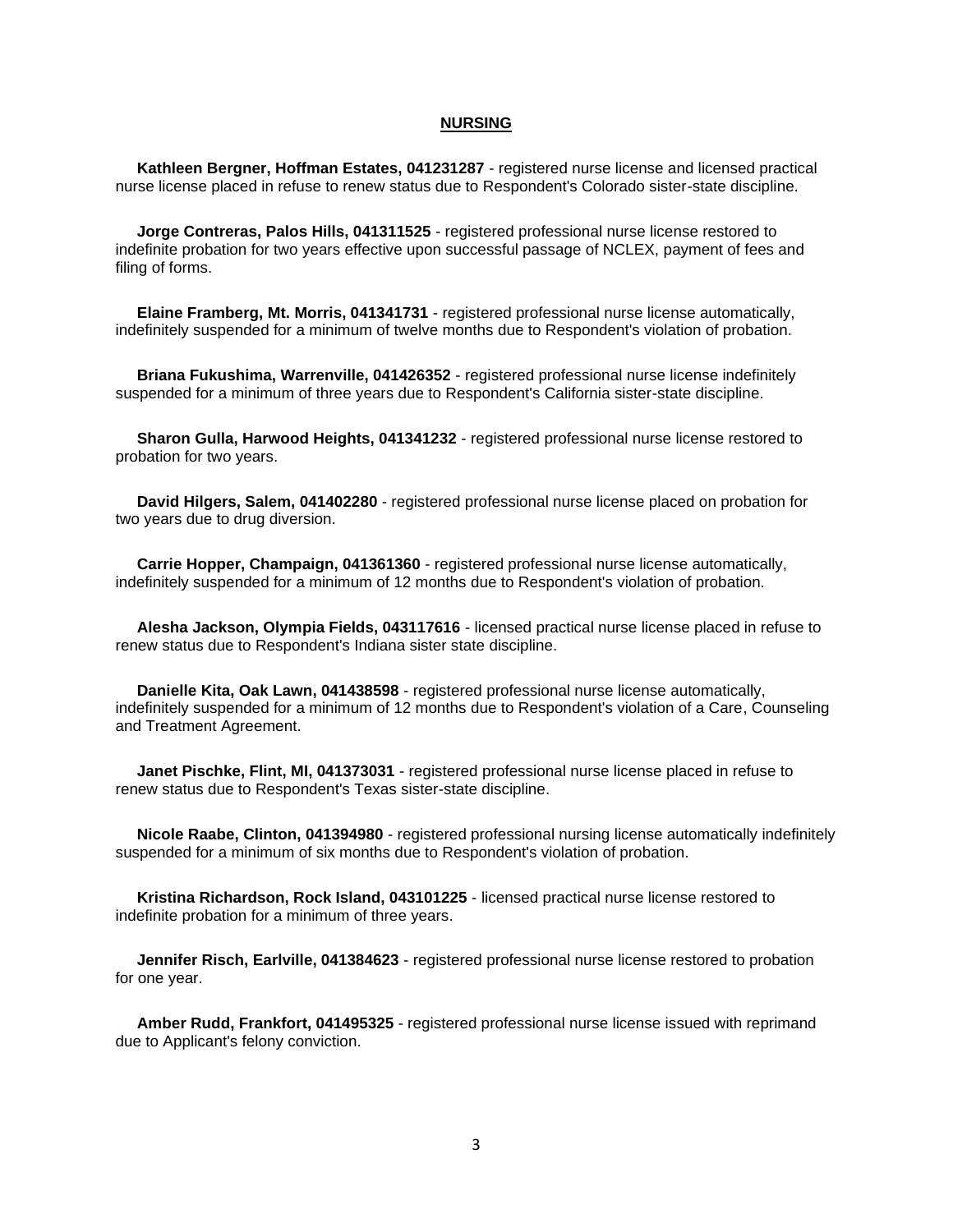**Maria Sese, Bridgeview, 041277574** - registered professional nurse license placed in refuse to renew status due to Respondent's sister-state discipline and failure to report said discipline to the Department.

 **Leslie Smith, Metamora, 041360104** - registered professional nursing license automatically indefinitely suspended for a minimum of 12 months due to Respondent's violation of a Care, Counseling and Treatment Agreement.

 **Leah Williams, St. Louis, MO, 041407027** - registered professional nurse license indefinitely suspended for a minimum of one year due to an Indiana Board of Nursing order indefinitely suspending her RN license until she has been in compliance for one year with the Indiana Professionals Recovery Program (formerly ISNAP), and failure to report said suspension to the Department.

#### **PHARMACY**

 **Kira Kuo, Naperville, 049237987** - pharmacy technician license reprimanded due to unprofessional conduct and improper dispensing.

 **Brandon Leifheit, Algonquin, 049180522** - pharmacy technician license placed in refuse to renew status due to unprofessional conduct.

#### **SPEECH-LANGUAGE PATHOLOGY AND AUDIOLOGY**

 **Gwen Haake, Germantown, 146006683** - speech language pathology license placed on probation for two years as a result of improper billing practices associated with inaccurately reporting the amount of time spent providing speech language pathology services for four patients.

 **Linda Oliver, St. Louis, MO, 146011975** - speech language pathology license reprimanded as a result of a May 2016 sister state discipline imposed by the Missouri Board of Registration for the Healing Arts (the Board) for improper record-keeping and billing practices. In addition, as a result of The Board's action, the American Speech-Language-Hearing Association sanctioned in August 2018 for improperly documenting clinical services.

#### **VETERINARY**

 **James Meister, Mundelein, 090007150** - veterinary license indefinitely suspended for a minimum of 12 months due to Respondent's violation of a Care, Counseling and Treatment, Agreement.

 **Gene Rinderknecht, Alva, FL, 090003466** - veterinary license placed in refuse to renew status due to Respondent's sister-state discipline.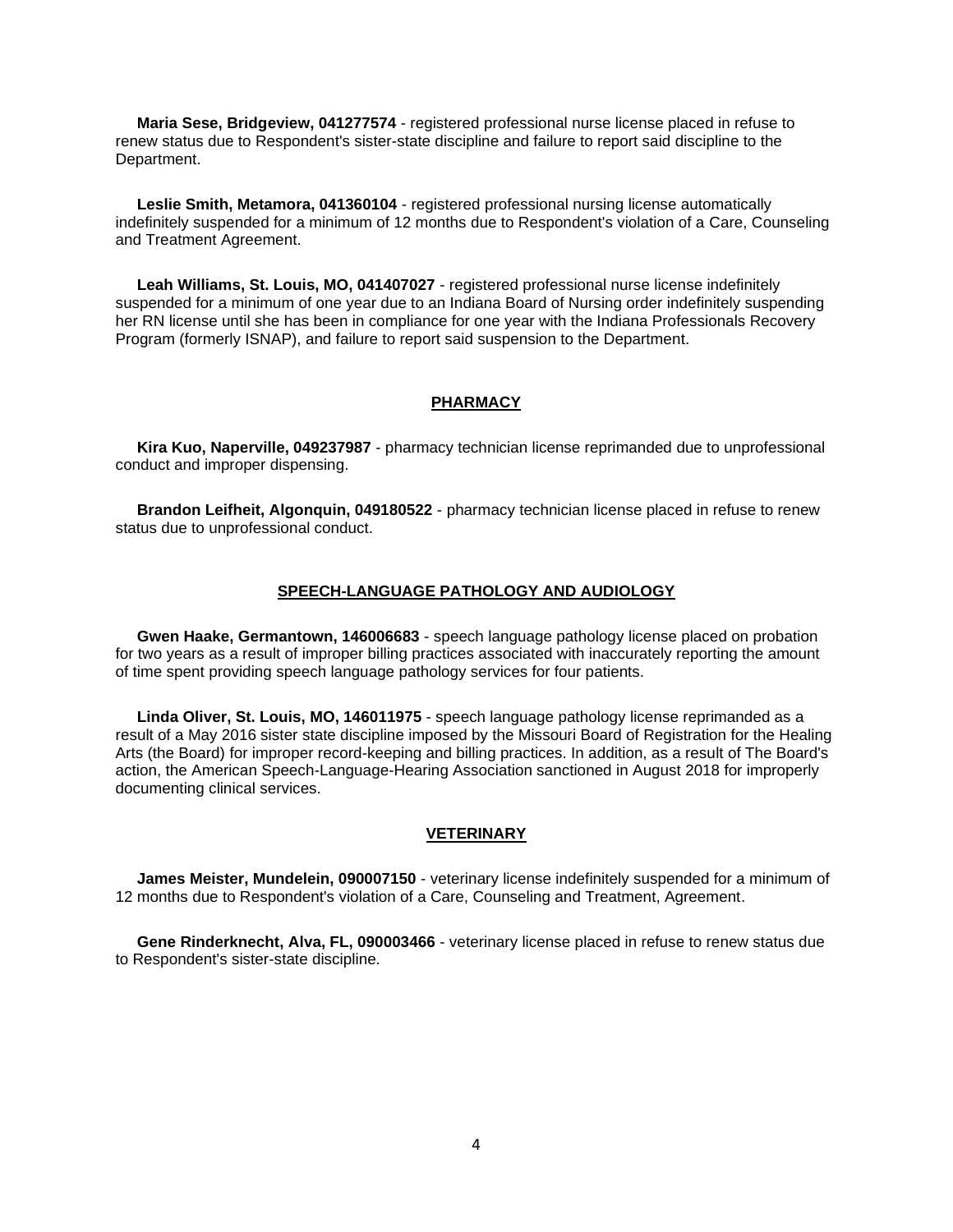# **DIVISION OF REAL ESTATE**

#### **APPRAISAL**

 **Brian Negro, Ladd, 556004230** - certified residential real estate appraiser license reprimanded, fined \$7,500 and ordered to complete classes for preparing an appraisal report which was misleading due to errors and omissions.

#### **AUCTIONEER**

 **John Bostic, Waverly, 441001902** - auctioneer license suspended and fined \$1,000 for failure to complete continuing education prior to renewing the license and for stating on the renewal application that the continuing education had been completed.

 **Jeffrey James Johnston, Columbia MO, 441002186** - auctioneer license suspended and fined \$1,000 for failure to complete continuing education prior to renewing the license and for stating on the renewal application that the continuing education had been completed.

 **Eldred Nehmelman, Green Valley, 440000465** - auctioneer license revoked and fined \$13,000 for receiving escrow money for the sale of real property that was not sold at auction, comingling money into his auction escrow account, entering into a contract which lacked required information, and using a name which was not registered or licensed with the Department.

 **Andrew Schusteff, Chicago, 441002263** - auctioneer license suspended and fined \$1,000 for failure to complete continuing education prior to renewing the license and for stating on the renewal application that the continuing education had been completed.

#### **COMMUNITY ASSOCIATION MANAGER**

 **Steven Boese, Burr Ridge, 261002333** - community association manager license fined \$500 for practicing without having an active license.

 **David Crenshaw, Richton Park, 261002335** - community association manager license fined \$500 for practicing without having an active license.

#### **REAL ESTATE**

 **Richard Carlino, Orland Park, 471006554** - real estate managing broker license reprimanded and fined \$500 for the commingling of funds.

 **Taylor Erdman, Chicago, 471018251** - real estate managing broker license surrendered for failure to complete continuing education prior to renewing the license and for stating on the renewal application that the continuing education had been completed.